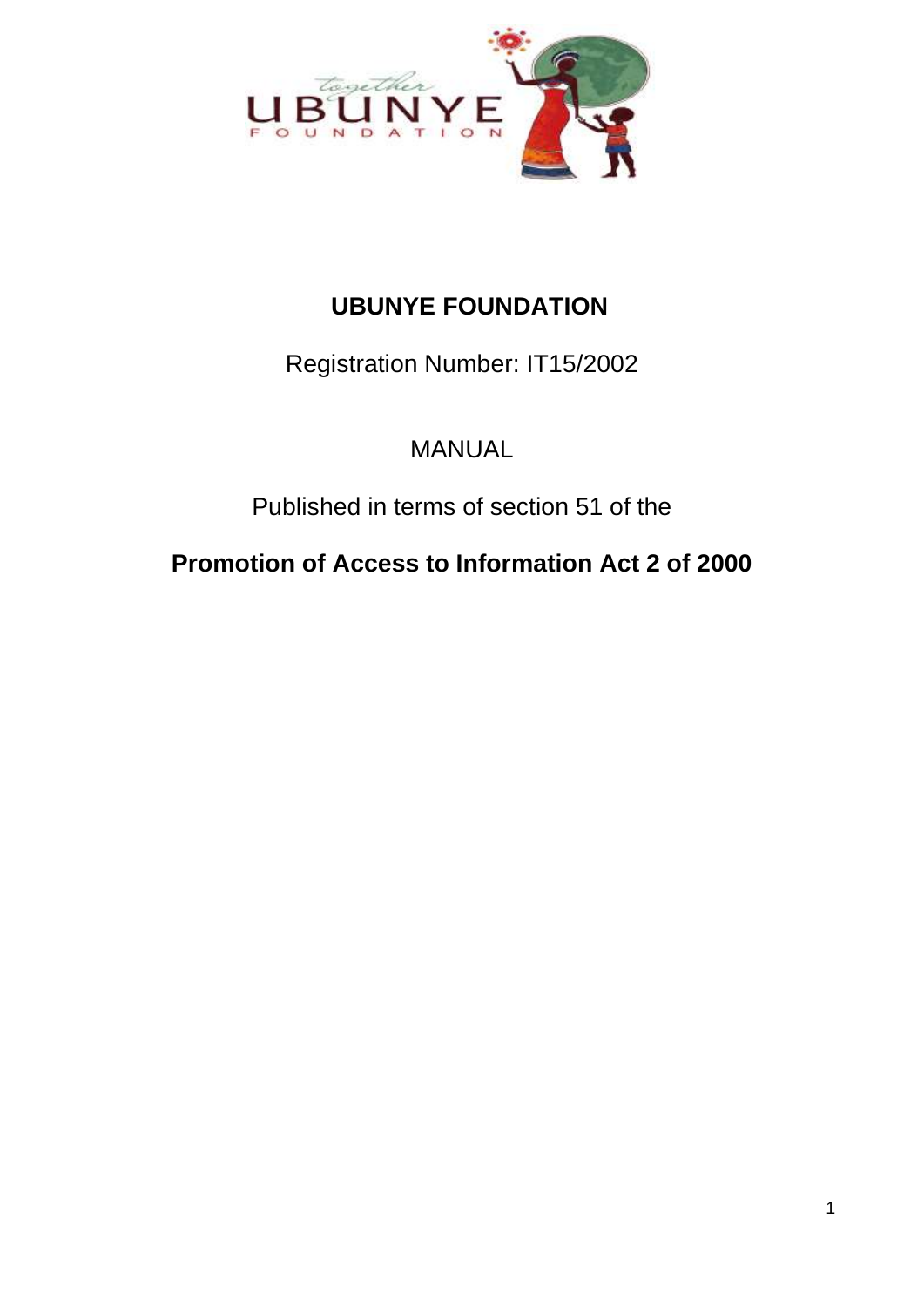

# **TABLE OF CONTENTS**

| $2^{\circ}$    |  |
|----------------|--|
| 3 <sup>7</sup> |  |
| $\overline{4}$ |  |
| 5 <sub>5</sub> |  |
| 6              |  |
| 7 <sup>7</sup> |  |
| 8              |  |
|                |  |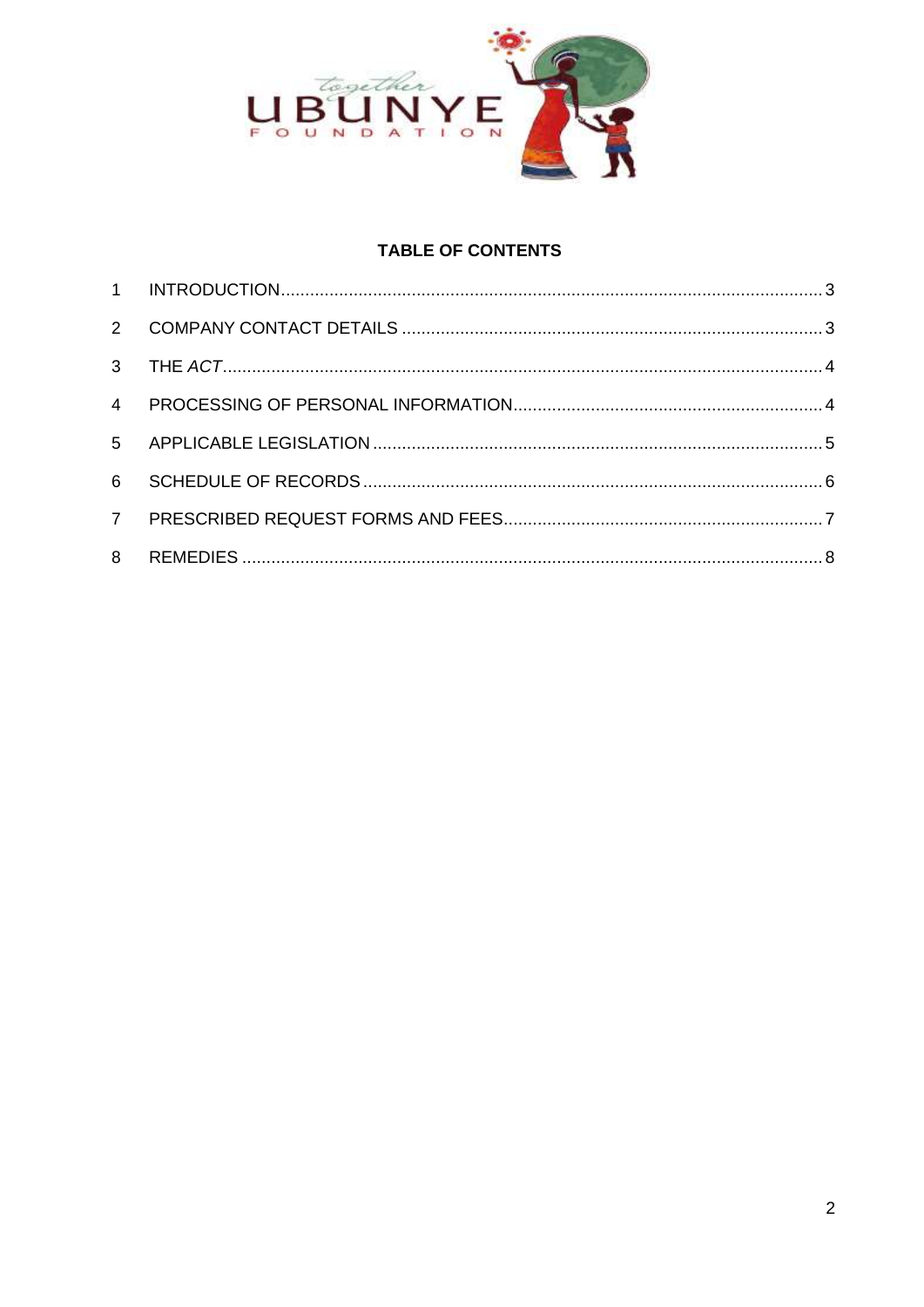

### <span id="page-2-0"></span>**1 INTRODUCTION**

Ubunye Foundation is a rural development trust based in the Eastern Cape with a reputation for innovative programmes led by rural communities.

### **1.1 AVAILABILITY OF THIS PAIA MANUAL**

This manual is published on the Company website at [www.ubunyefoundation.co.za](http://www.ubunyefoundation.co.za/)

### <span id="page-2-1"></span>**2 COMPANY CONTACT DETAILS**

Persons designated/duly authorised persons:

| <b>Directors:</b>          | Dr Katy Pepper                                           |  |
|----------------------------|----------------------------------------------------------|--|
| <b>Office Manager/CEO:</b> | Dr Katy Pepper                                           |  |
| <b>Postal Address:</b>     | PO Box 448, Makhanda 6140                                |  |
| <b>Street Address:</b>     | Unit 7, The Workshop, 1 Rautenbach Road<br>Makhanda 6139 |  |
| <b>Telephone Number:</b>   |                                                          |  |
| <b>Fax Number:</b>         | +27 46 622 7889                                          |  |
| Email:                     | +27 46 622 7896                                          |  |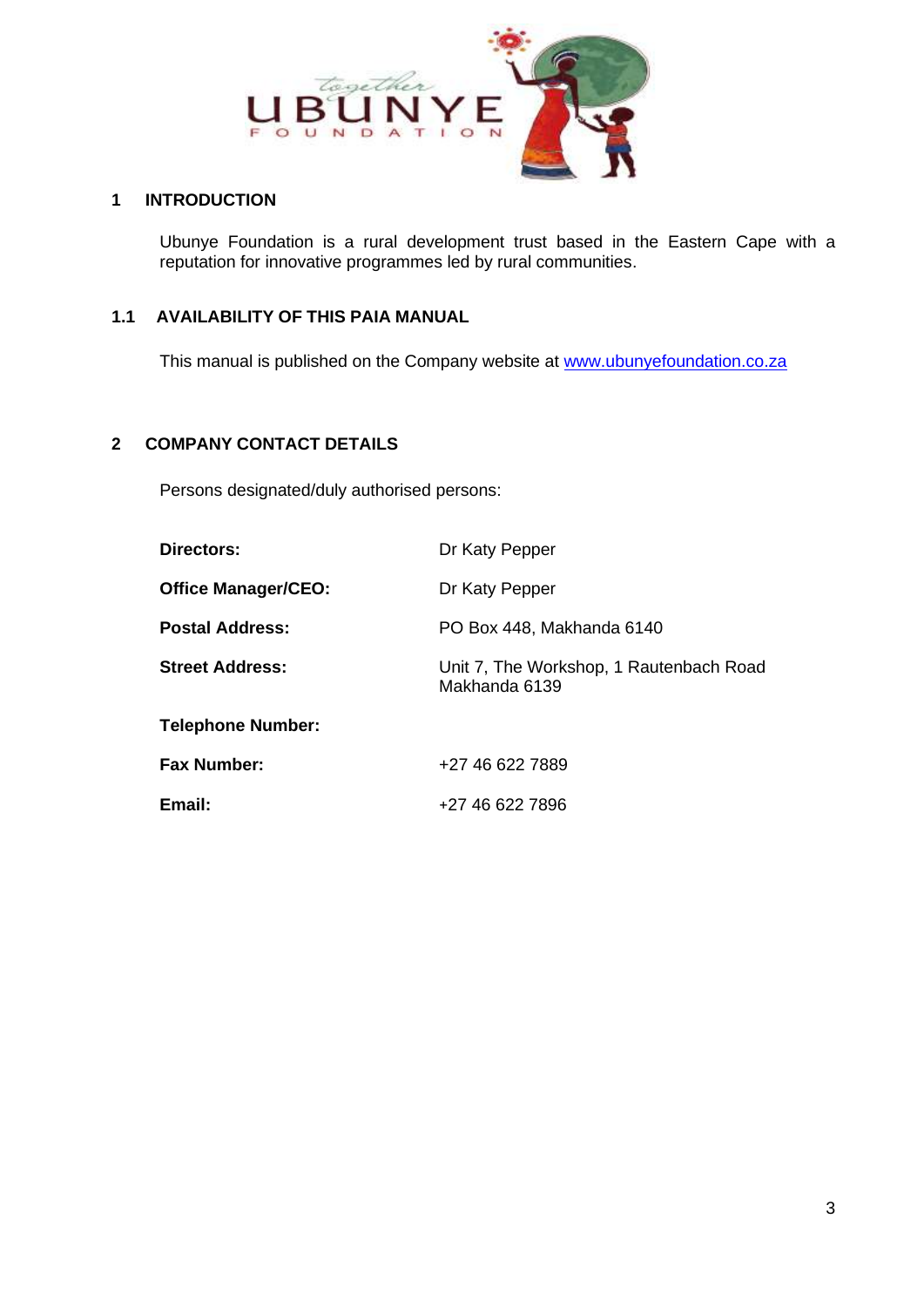

### <span id="page-3-0"></span>**3 THE** *ACT*

The *Act* grants a requester access to records of a private body, if the record is required for the exercise or protection of any rights. If a public body lodges a request, the public body must be acting in the public interest.

Requests in terms of the *Act* shall be made in accordance with the prescribed procedures, at the rates provided. The forms and tariff are dealt with in paragraphs 6 and 7 of the *Act*.

Requesters are referred to the Guide in terms of Section 10 of the *Act* which has been compiled by the South African Human Rights Commission, which will contain information for the purposes of exercising Constitutional Rights. The Guide is available from the SAHRC.

#### **The contact details of the Commission are:**

| <b>Postal Address:</b>   | Private Bag 2700, Houghton, 2041 |
|--------------------------|----------------------------------|
| <b>Telephone Number:</b> | +27-11-877 3600                  |
| <b>Fax Number:</b>       | +27-11-403 0625                  |
| Website:                 | www.sahrc.org.za                 |

### <span id="page-3-1"></span>**4 PROCESSING OF PERSONAL INFORMATION**

Ubunye Foundation takes the privacy and protection of personal information very seriously and will only process personal information in accordance with the current legislation regulating privacy.

Accordingly, the relevant personal information privacy principles relating to the processing thereof (including, but not limited to, the collection, handling, transfer, sharing, correction, storage, archiving and deletion) will be applied to any personal information processed by Ubunye Foundation.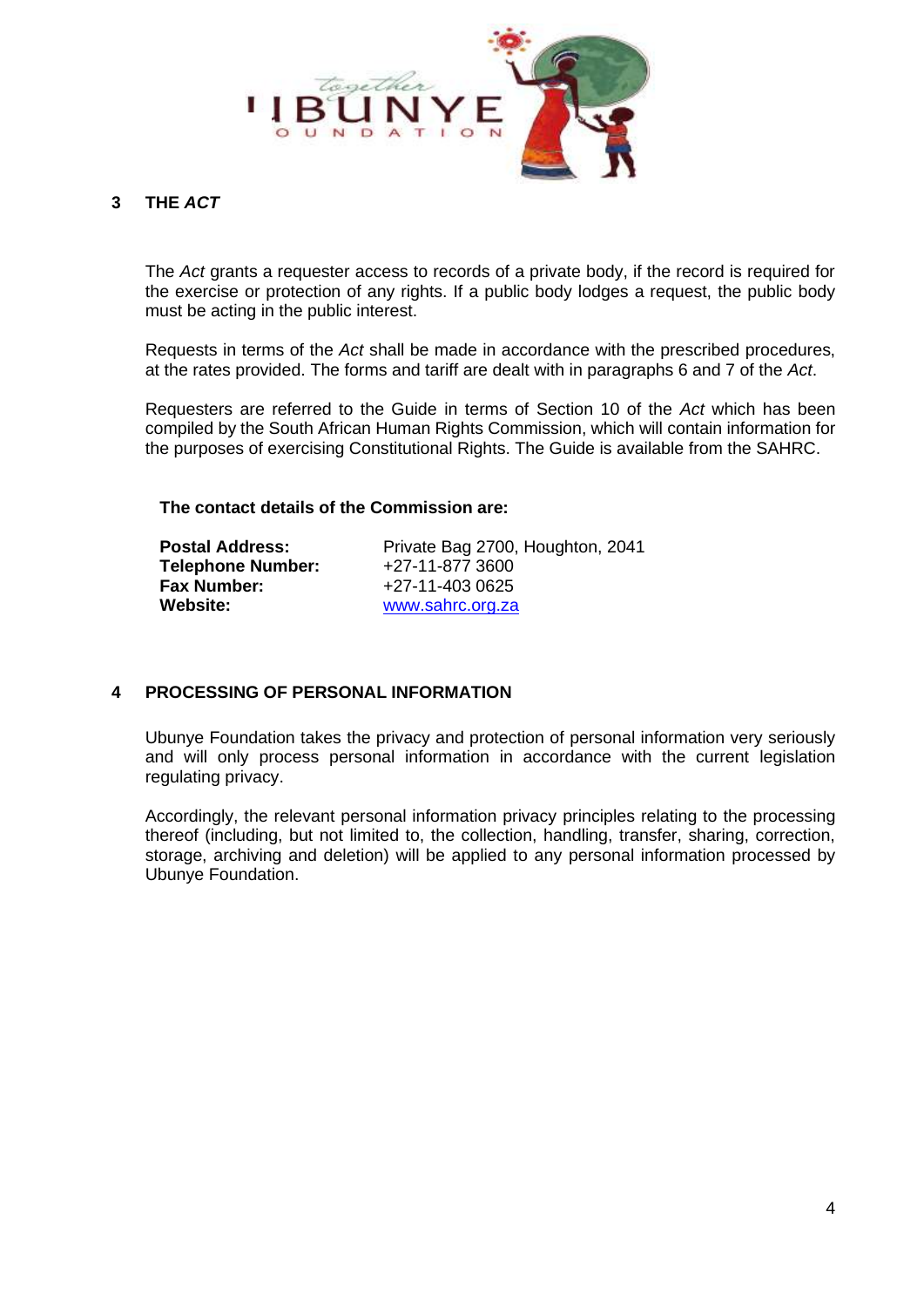

# <span id="page-4-0"></span>**APPLICABLE LEGISLATION**

| <b>No</b>      | <b>Ref</b>    | Act                                              |  |
|----------------|---------------|--------------------------------------------------|--|
| $\mathbf{1}$   | No 61 of 1973 | Companies Act                                    |  |
| $\overline{2}$ | No 98 of 1978 | Copyright Act                                    |  |
| $\overline{4}$ | No 95 of 1967 | Income Tax Act                                   |  |
| 5              | No 66 of 1995 | Labour Relations Act                             |  |
| 6              | No 89 of 1991 | Value Added Tax Act                              |  |
| $\overline{7}$ | No 37 of 2002 | Financial Advisory and Intermediary Services Act |  |
| 8              | No 75 of 1997 | Basic Conditions of Employment Act               |  |
| 9              | No 69 of 1984 | <b>Close Corporations Act</b>                    |  |
| 10             | No 25 of 2002 | Electronic Communications and Transactions Act   |  |
| 11             | No 2 of 2000  | Promotion of Access of Information Act           |  |
| 12             | No 30 of 1996 | Unemployment Insurance Act                       |  |
| 13             | No 4 of 2013  | Protection of Personal Information Act           |  |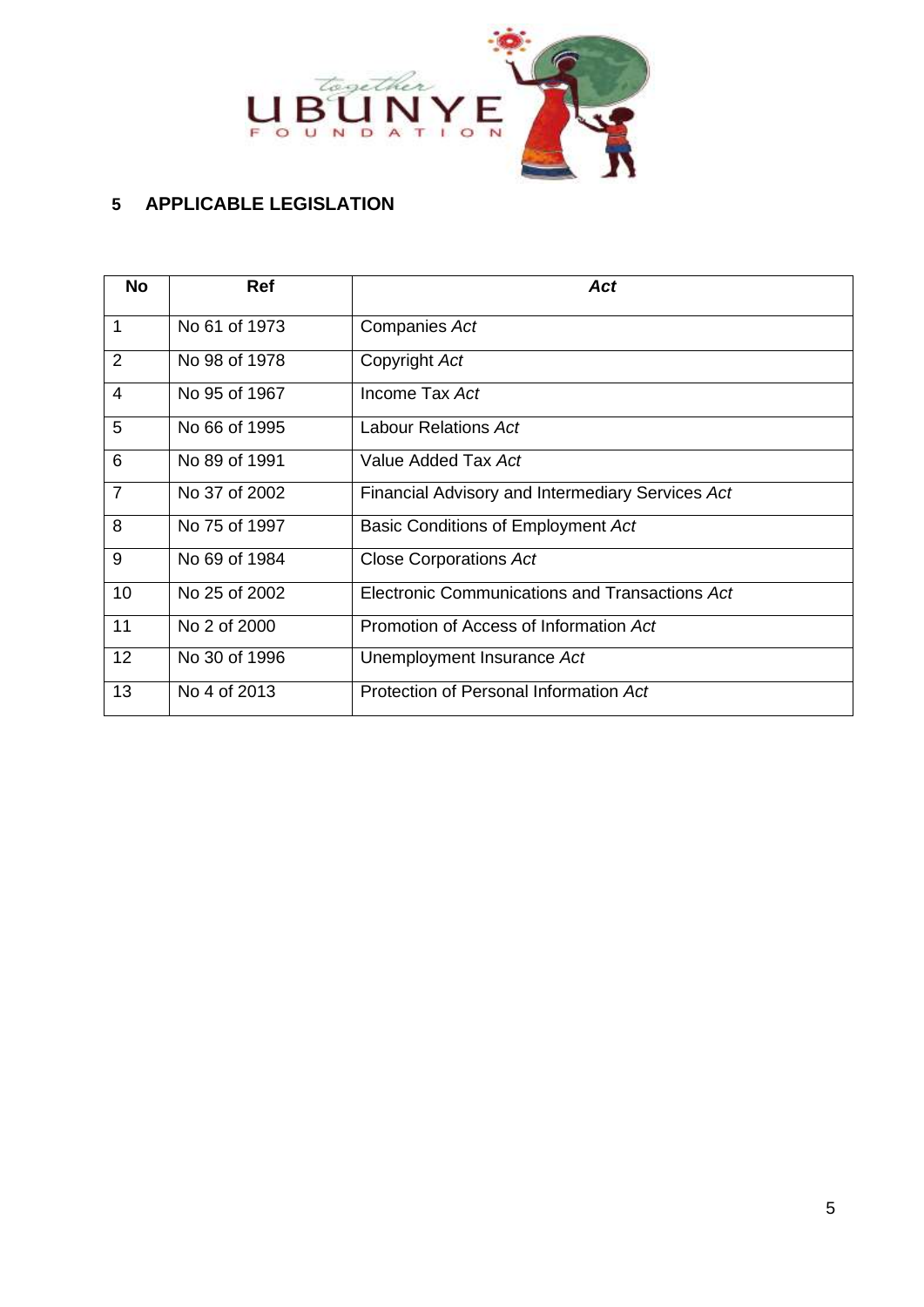

# <span id="page-5-0"></span>**6 SCHEDULE OF RECORDS**

| <b>Records</b> | <b>Subject</b>                                                                                                                                  | <b>Availability</b>                                                       |
|----------------|-------------------------------------------------------------------------------------------------------------------------------------------------|---------------------------------------------------------------------------|
|                | Media releases                                                                                                                                  | Freely available on website<br>www.ubunyefoundation.co.za                 |
| Financial      | <b>Financial Statements</b><br><b>Financial and Tax Records</b><br>(Company & Employees)<br><b>Management Accounts</b><br><b>Asset Register</b> | Request in terms of PAIA                                                  |
| Marketing      | <b>Market Information</b><br><b>Public Customer Information</b><br><b>Product Brochures</b><br><b>Owner Manuals</b>                             | Limited information available<br>on website<br>www.ubunyefoundation.co.za |
|                | <b>Field Records</b><br><b>Performance Records</b><br>Product sales records                                                                     | Request in terms of PAIA                                                  |
|                | <b>Marketing Strategies</b><br><b>Customer Database</b>                                                                                         |                                                                           |
|                | <b>Dealer Franchise</b><br>Documents                                                                                                            |                                                                           |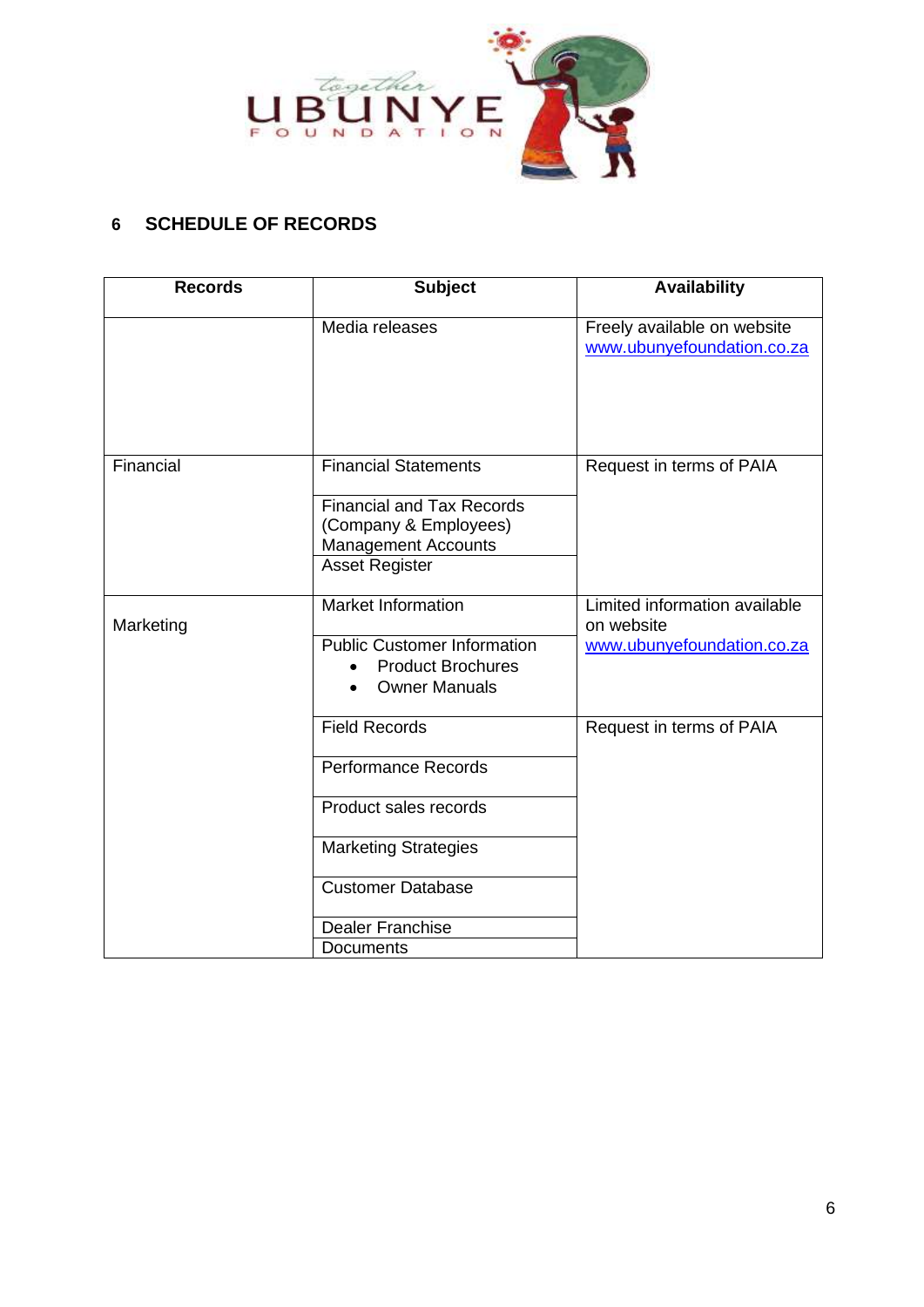

### <span id="page-6-0"></span>**7 PRESCRIBED REQUEST FORMS AND FEES**

### **7.1 Form of request**

To facilitate the processing of your request, kindly:

- Use the prescribed form on the Company website.
- Address your request to the Head of the Company (CEO).
- Provide sufficient detail to enable the Company to identify:
	- a) The record(s) requested.
	- b) The requestor (and, if an agent is lodging the request, proof ofcapacity).
	- c) The South African postal address, email address or fax number of the requestor.
	- d) The form of access required.
	- e) The South African postal address, email address or fax number of the requestor.
	- f) If the requester wishes to be informed of the decision in any manner (in addition to written) the manner and particulars thereof.

### **7.2 Prescribed fees**

The following applies to requests (other than personal requests):

- A requestor is required to pay the prescribed fees (R50.00) before a request will be processed.
- If the preparation of the record requested requires more than the prescribed hours (six), a deposit shall be paid (of not more than one third of the access fee which would be payable if the request were granted).
- A requestor may lodge an application with a court against the tender/payment of the request fee and/or deposit.
- Records may be withheld until the fees have been paid.
- The detailed Fee Structure is available on the website of the Company, at the following address: [www.ubunyefoundation.co.za](http://www.ubunyefoundation.co.za/)

### **7.3 Access to prescribed forms and fees**

Prescribed forms and fees are published on the Company website or, alternatively, copies can be requested from the CEO of the Company (see contact details in section [2\)](#page-2-1).

Prescribed forms and fees can be found on the Company website as follows:

- Forms: Prescribed fees.
- Fees: Request for access to record of private body.